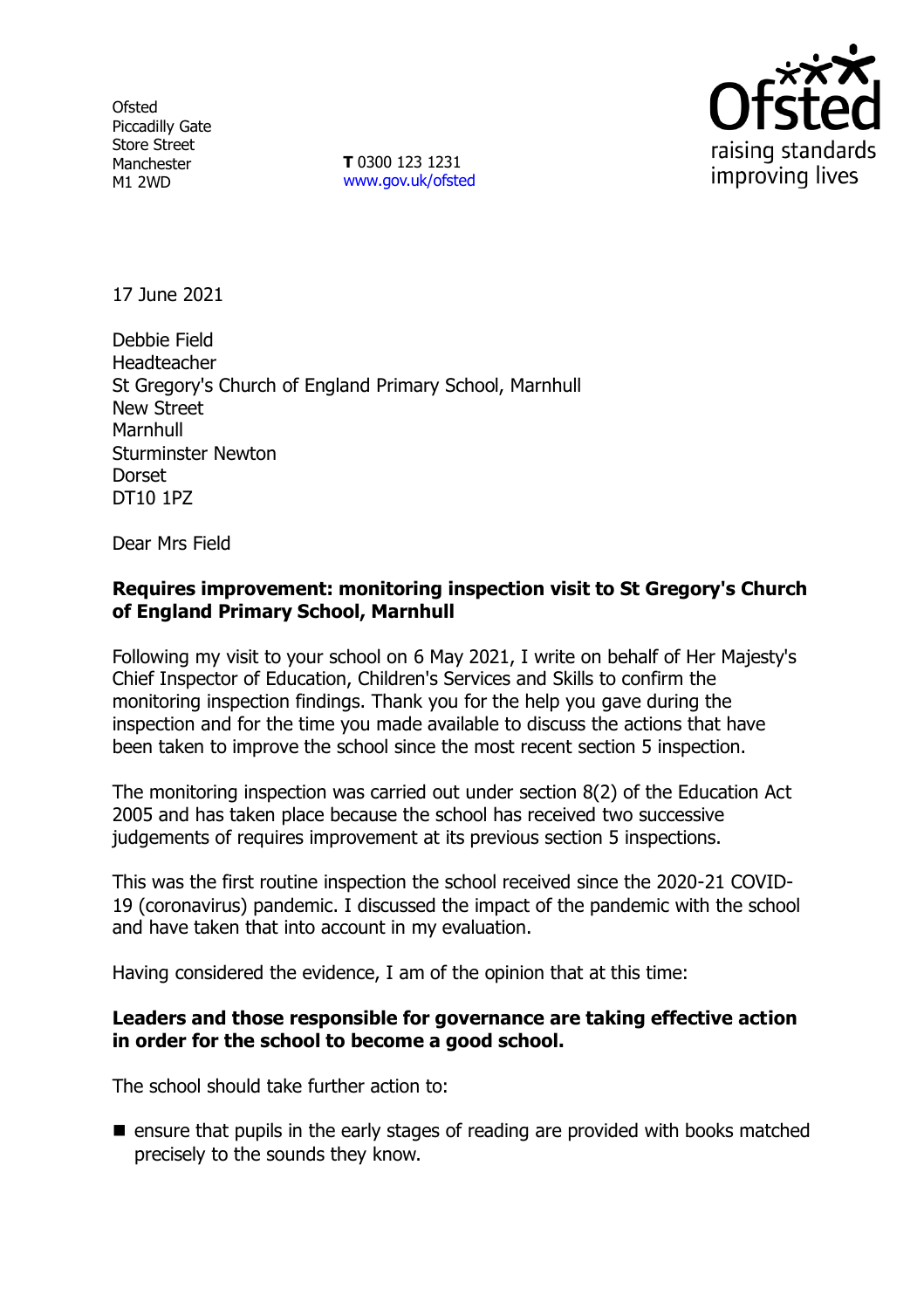

# **Context**

Since the last section 5 inspection, there have been no significant changes to the teaching staff. Three governors have joined the school, including a new safeguarding governor.

An additional monitoring inspection took place in February 2021. Since then, leaders have continued to strengthen curriculum content for many subjects, such as personal, social, relationship and health education (PSRHE) and physical education (PE). However, COVID-19 delayed the implementation of a new early reading programme and it has only recently begun.

### **Main findings**

You, with other leaders and governors, are working on the right priorities to improve the school. Improvement plans are precise and address the previously identified weaknesses. They focus on building a consistent and well-sequenced curriculum. Leaders and governors are beginning to make more frequent checks on what pupils remember of the planned curriculum. However, this work is at an early stage.

Leaders' improvements to the wider curriculum are beginning to take shape. For example, you recently redesigned the PSRHE curriculum. You have carefully considered what is taught in each year group and when. Learning is well sequenced and is helping pupils to know more and remember more, year on year. Older pupils connect their understanding of 'fraud' and 'scams' to online safety confidently. Still, some improvements are very recent. Subjects such as art and design and PE need more time to become fully established.

You recently changed the way early reading is taught. All staff have been trained in a new programme. There is now a consistent approach to the teaching of phonics. However, some younger pupils who struggle to read are given books that do not match the sounds they know. Therefore, these pupils are not gaining the experience to be confident and fluent readers quickly enough.

In the older classes, there is a strong focus on developing pupils' reading. Teachers ensure that pupils use various techniques, such as inference and prediction, when discussing books and poetry. Pupils say this is helping them to become better readers.

Governors are playing a vital role in holding leaders to account for the quality of education. They do not shy away from asking challenging questions of leaders. For example, governors met with the mathematics leader to check how well pupils are developing their reasoning skills. They have also met with the special educational needs coordinator to assure themselves that pupils with special educational needs are receiving the right support to help them achieve well.